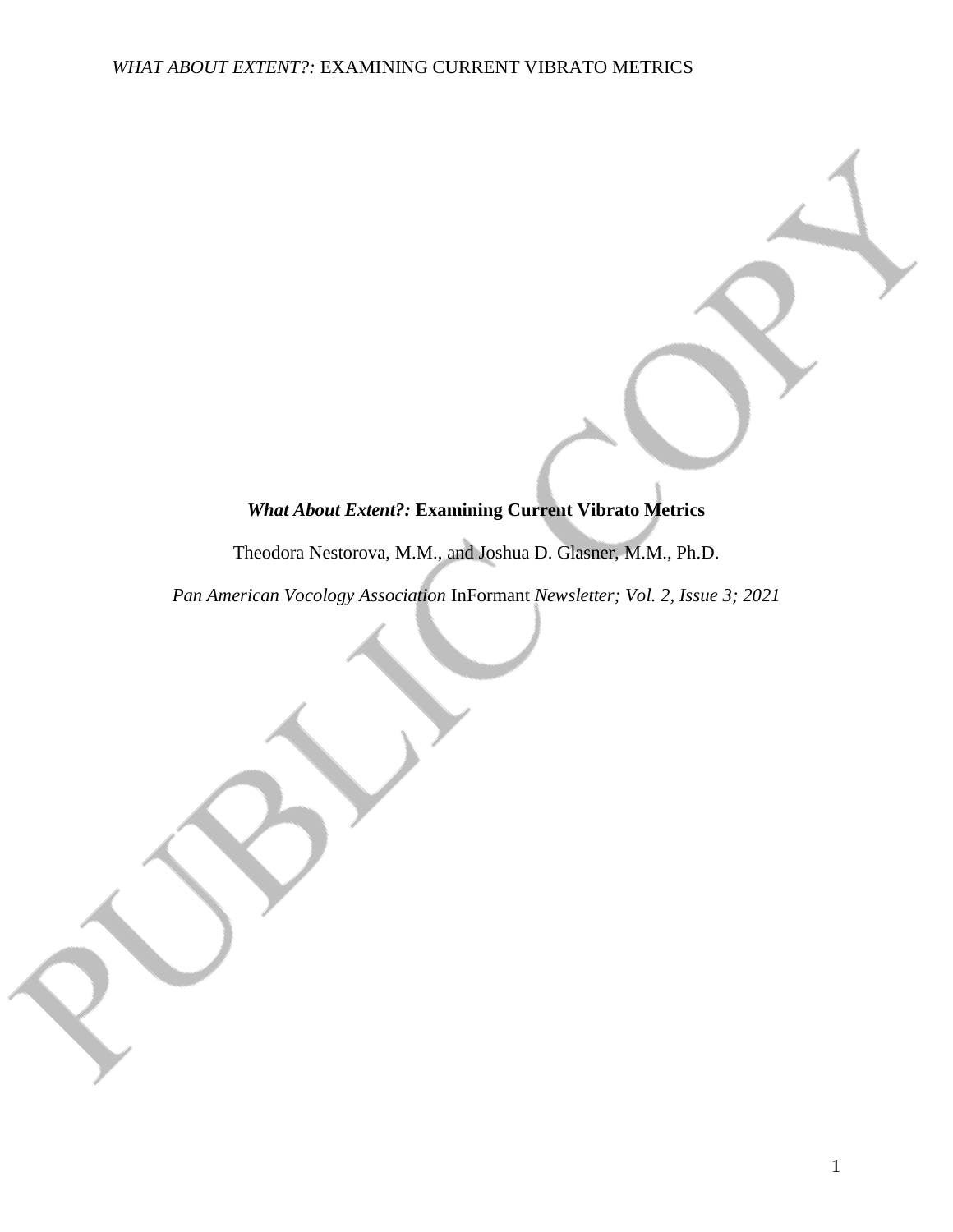#### *What About Extent?***: Examining Current Vibrato Metrics**

Studies involving vibrato generally reference vibrato rate and extent measurements from previous literature as normative comparisons. Many researchers use these metrics to quantify the complex phenomenon of vibrato, but conventional applications often produce differing results for identical audio samples. However, current methods of measuring vibrato rate and extent may not be consistent across platforms and software programs. Furthermore, only presenting average vibrato rate and extent may not fully characterize non-uniform vibrato. Such discrepancies in the literature may result in unreliable and non-generalizable conclusions.

Sundberg (1987) defines vibrato as a long-term "periodic modulation of the fundamental frequency." The element of time in this definition is crucial, which is a motivating factor in studying the time-varying characteristics of vibrato. Re-examining normative vibrato metrics supports the development of novel analytical methods that consider temporal vibrato variation. Historically, vibrato has been analyzed with tools presuming a Western Classical opera aesthetic, applicable only if vibrato is uniform, consistent, and persistent over time. Analyzing the timevarying aspects of vibrato may promote a broader representation of singing genres with stylistically distinct vibrato features, and should be the subject of future inquiry.

In the Western Classical singing tradition, vibrato is typically periodic and sinusoidal, so its properties have been quantified using averages. Vibrato rate refers to the number of fundamental frequency (*f*o) oscillations per second, and is usually measured peak to peak. Typically, vibrato extent describes how far above and below the mean *f*<sup>o</sup> the frequency oscillates each cycle. Extent is usually expressed as either full or half, the former a measure of peak to trough and the latter a measure of peak to a calculated mean *f*o. Extent is reported as either a percentage of *f*<sup>o</sup> or in cents, with 6% or 100 cents making one semitone (in equal temperament).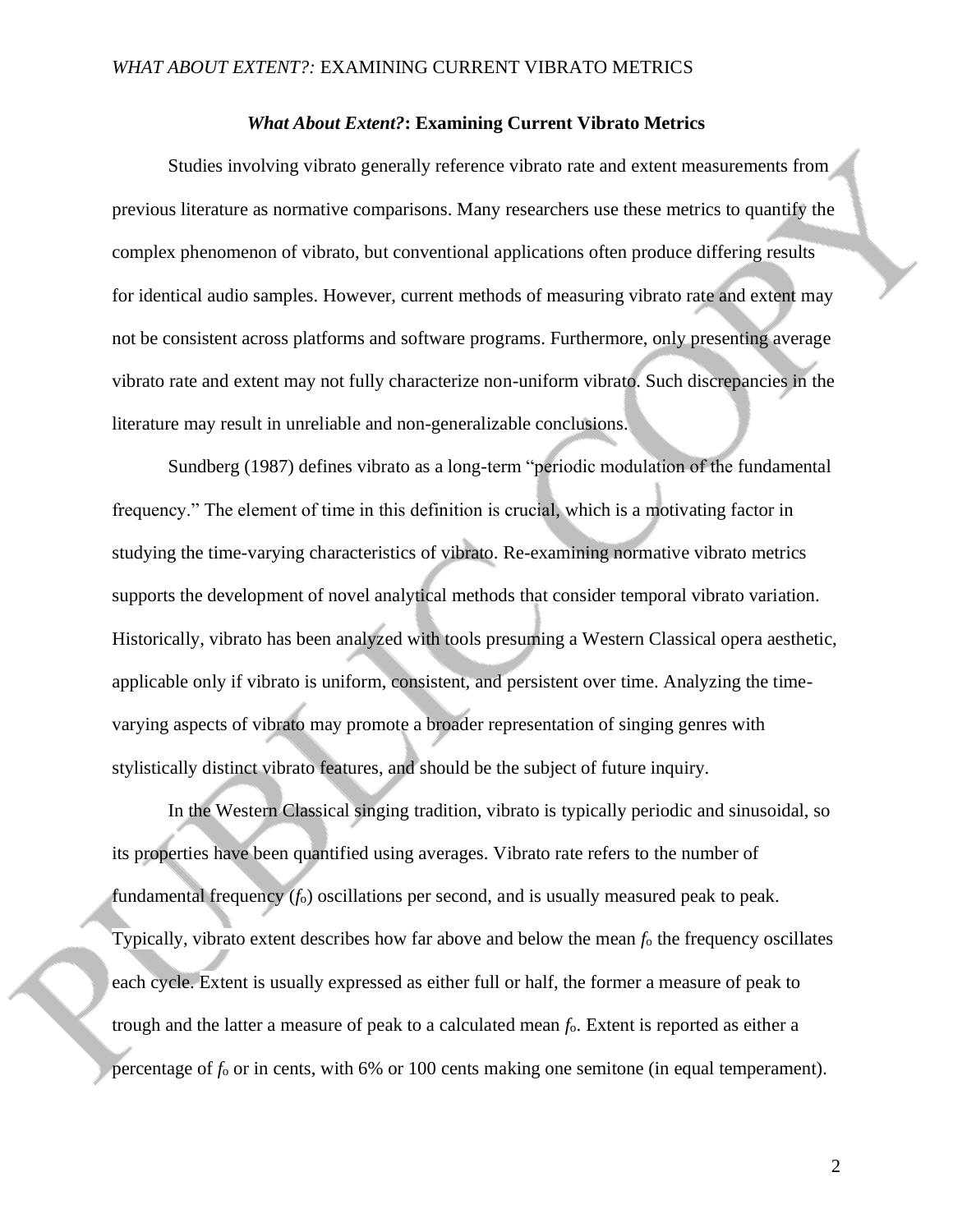Beyond rate and extent, other measurable acoustic characteristics of vibrato include vibrato jitter and vibrato shimmer, measures of perturbations in the *f*<sup>o</sup> and amplitude, respectively, and onset/offset modulation, describing the quality of the first and last several cycles of the vibrato. Recent investigations have also highlighted the interactions of airflow and intensity with frequency vibrato (Horii, 1989; Nandamudi, 2017; Nandamudi & Scherer, 2019).

## **Comparison of Vibrato Metrics in Current Voice Analysis Platforms**

Throughout the 20th and 21st centuries, applications for spectrographic analysis have entered the mainstream of voice science and pedagogy. Many of these extract vibrato parameters as useful, practical metrics. Yet, a comprehensive comparison of vibrato metrics reported in the currently available voice analysis software does not exist.

Furthermore, several recent investigations examine vibrato differences from a historical perspective (Rothman, Diaz, & Vincent, 2000; Ferrante, 2011; Crutchfield, 2012; Howell, 2015; Glasner & Johnson, 2020) using modern analysis techniques. In these studies, there is considerable variability in the reported vibrato measurements of historical versus modern-day recordings. This variability may be caused by the algorithms of each respective program used for analysis. Therefore, it is critical to study further the commonly accepted algorithms used in various programs to evaluate consistency of results across various platforms for vibrato analysis.

To carry out a comparative evaluation, we used three samples (Tokens 1-3) from a professional operatic soprano singing a *messa di voce* on the pitch C<sup>4</sup> and analyzed them with five algorithms, *VoceVista 3.3.7, VoceVista 3.4.3b, VoceVista Video Pro*, a custom *Praat + R* code by Nestorova, Howell, & Gilbert (2021), and a custom *Python* script from Herbst, Hertegard, Zangger-Borch, & Lindestad (2017).

#### **Table 1**

*Resulting fundamental frequency (fo), vibrato rate (Hz), and vibrato extent*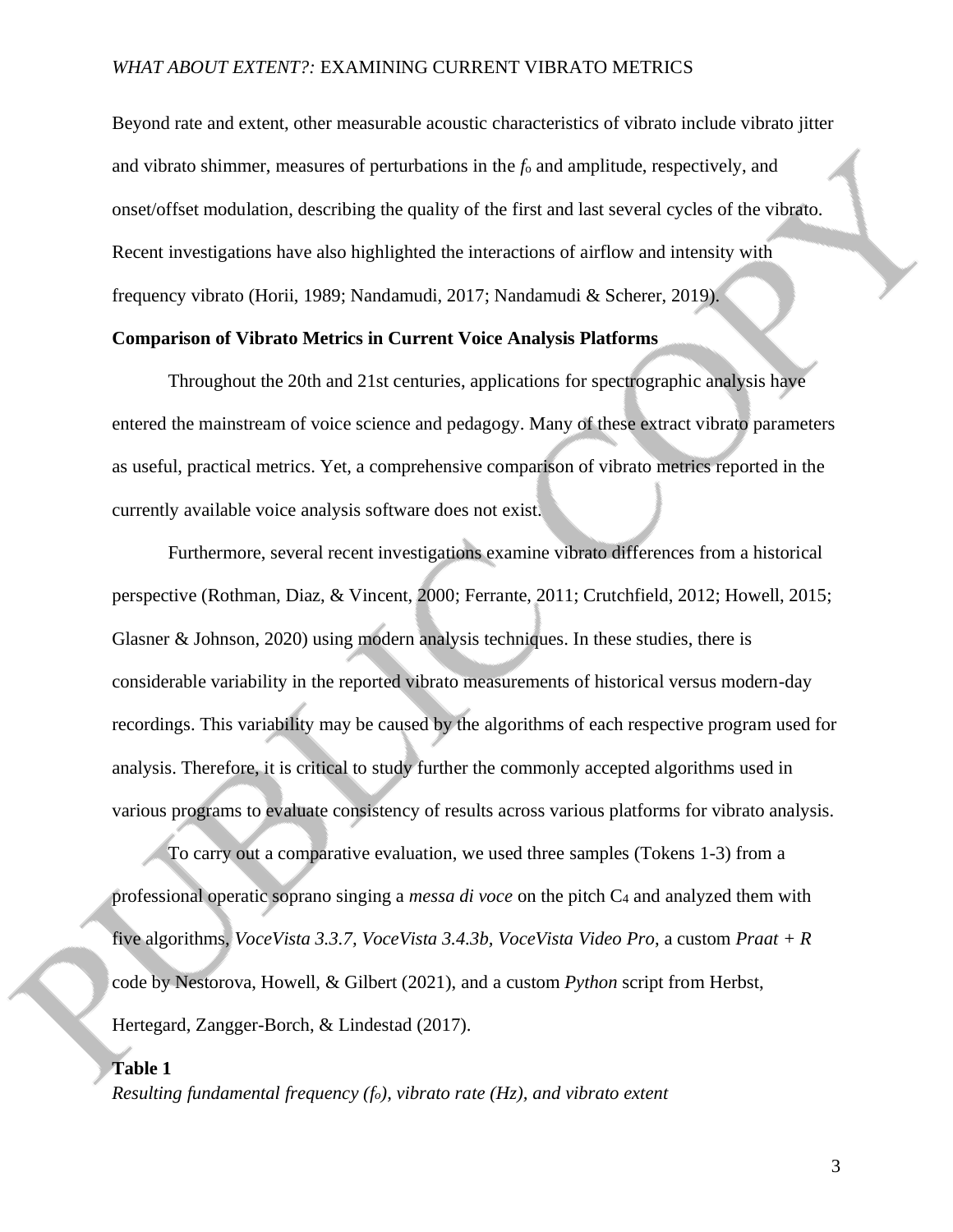| measurements and averages from 5 algorithms. Measurements taken from                             |
|--------------------------------------------------------------------------------------------------|
| 6 complete cycles in the middle of a messa di voce task sung by a professional operatic soprano. |

| <b>Algorithm</b>               | <b>Sample</b> | <b>Reported Metrics</b> |              |                          |
|--------------------------------|---------------|-------------------------|--------------|--------------------------|
|                                |               | $f_{o}$ (Hz)            | Rate<br>(Hz) | <b>Extent</b><br>(cents) |
| VoceVista 3.3.7                | Token 1       | 538                     | 6.3          | 101                      |
|                                | Token 2       | 536                     | 6.4          | 109                      |
|                                | Token 3       | 531                     | 6.3          | 106                      |
|                                | Token Avg     | 535                     | 6.3          | 105                      |
| VoceVista 3.4.3b <sup>1</sup>  | Token 1       | 537.8                   | 6.4          | 169                      |
|                                | Token 2       | 535.5                   | 6.5          | 180                      |
|                                | Token 3       | 530.6                   | 6.4          | 194                      |
|                                | Token Avg     | 534.6                   | 6.4          | 181                      |
| <b>VoceVista Video Pro</b>     | Token 1       | 535.2                   | 6.3          | 223                      |
|                                | Token 2       | 532.7                   | 6.5          | 231                      |
|                                | Token 3       | 528.8                   | 6.3          | 235                      |
|                                | Token Avg     | 532.2                   | 6.4          | 230                      |
| <b>Praat + RStudio Code</b>    | Token 1       | 536.4                   | 6.3          | 208                      |
|                                | Token 2       | 532.1                   | 6.4          | 223                      |
|                                | Token 3       | 527.4                   | 6.3          | 227                      |
| <b>Python Code<sup>2</sup></b> | Token Avg     | 532.0                   | 6.3          | 219                      |
|                                |               |                         | Rate<br>(Hz) | $\Delta c$<br>(cents)    |
|                                | Token 1       |                         | 6.28         | 67.76                    |
|                                | Token 2       |                         | 6.51         | 75.18                    |

<sup>1</sup> "According to Miller & Schutte (Voce Vista developers), a minimum of three or four vibrato cycles are required to measure vibrato rate and extent, and at least 10 vibrato cycles are required to measure vibrato jitter accurately." (Guzman, et al., 2012).

 $2$  See Herbst, et al. (2017) for full description of algorithms and metrics used for vibrato analysis. It should be noted that  $\overline{\Delta c}$  there is not an extent or half extent estimate, but is "the average absolute deviation from the mean musical pitch Dc."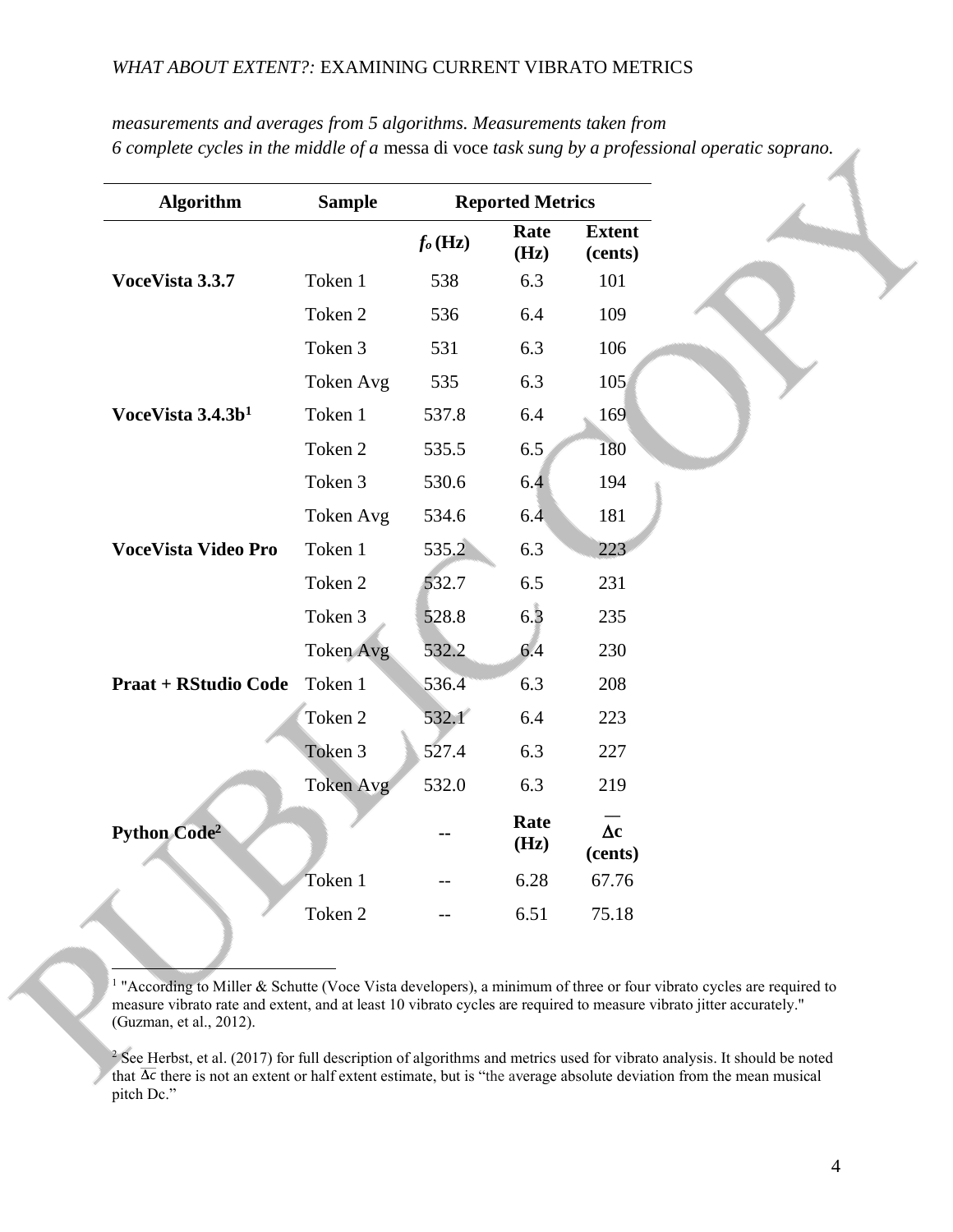| Token 3   | 6.40 | 76.52 |
|-----------|------|-------|
| Token Avg |      |       |

#### **Observed Discrepancies Across Algorithms**

While  $f_0$  and vibrato estimates remained relatively consistent, vibrato extent values varied across all five platforms. This discrepancy certainly deserves attention as it creates challenges for comparing reported vibrato extent measurements in existing literature.

Indeed, the results of this preliminary investigation revealed that comparing vibrato extent may not be straightforward across studies. First, there is the terminological issue; one must understand whether vibrato extent (as is common) refers to full vibrato extent— the amplitude between the peak and the trough of the vibrato wave, or the half extent— the absolute deviation from the mean fundamental frequency. Second, and perhaps more complex, is the question of documentation in reporting the nonuniformity of real-life *f*<sup>o</sup> signals that may deviate from an ideal sinusoid.

From the data reported above, it seems likely that the extent values reported in both *VoceVista 3.3.7* are, in fact, half extent values rather than full. Simply doubling these values results in extent measurements that are nearly identical to the *Praat + R* code used in this preliminary comparison (Nestorova, et al., 2021).

It is important to note that an earlier version of *VoceVista 3.4.3* included algorithmic inaccuracies that affected vibrato measurements. The creators of the software have fully disclosed this and provided an updated, version of the software (*VoceVista 3.4.3b*). It must also be acknowledged that the differences in reported values across platforms may be attributed to variations in the discretization and the time-step function. The significance of this factor in vibrato metric calculations warrants further investigation.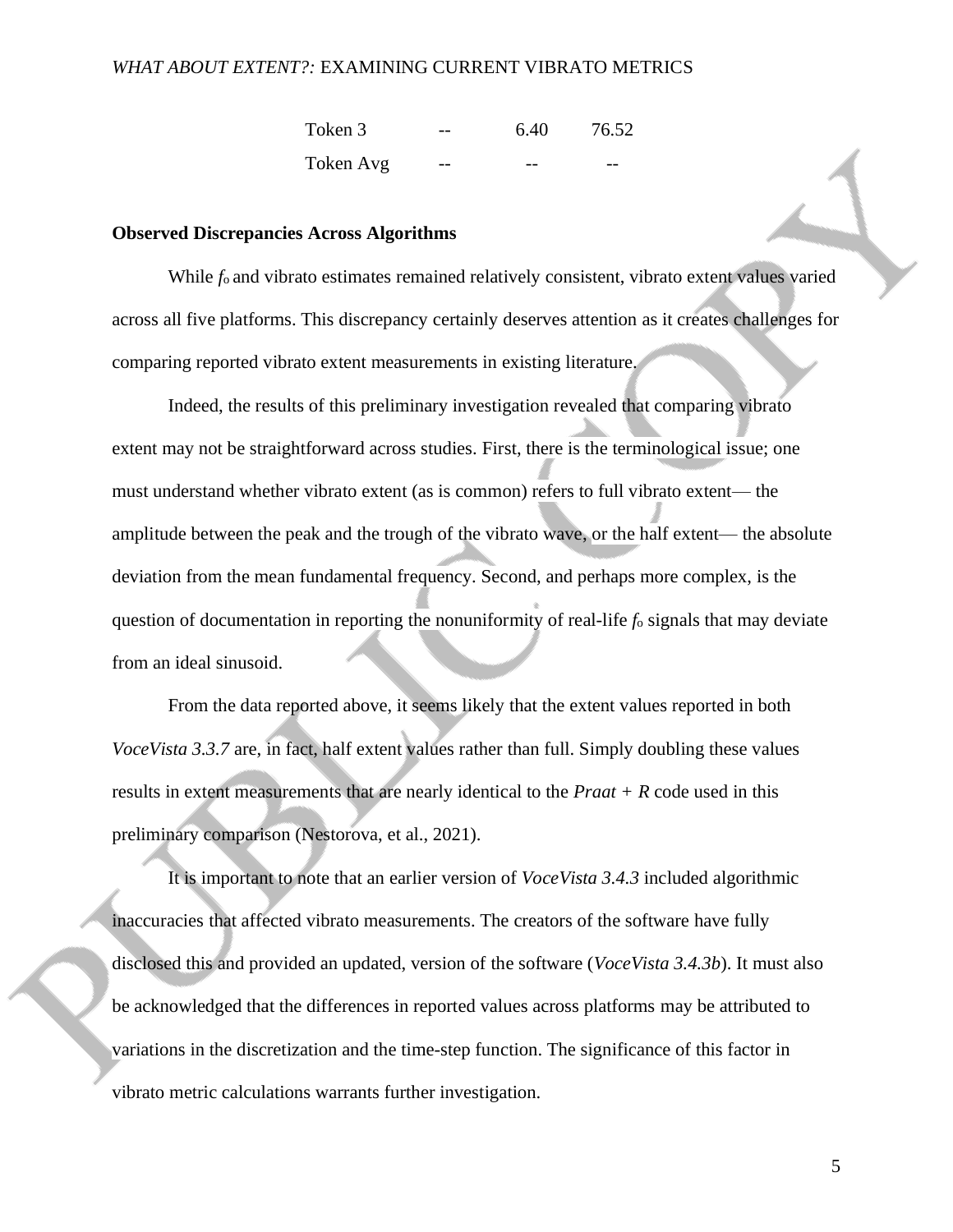## **Existing Half Extent Parametric Models in Previous Literature**

The singing voice science community has not reached a consensus about the analysis of vibrato extent. Historically, the metric has been expressed in semitones, cents, and percentages, reporting these units somewhat inconsistently (both with +/- semitones and Hertz). While vibrato full extent is the average result of the differences of two successive peaks and troughs of a sinusoidal wave, half extent is the excursion value from a calculated mean *f*o to top peak and from that same reference to bottom trough. While further study is still necessary to reach a conclusion, reporting half extent rather than a full extent expresses extent in a way that is readily interpretable for detailed analysis. The half extent procedure provides a solution for asymmetrical measurements in reference to vibrato, since the upper extent (peak to midline) may differ from the lower extent (trough to midline) in an imperfect, uneven sinusoid.



*Figure A1. Illustration of the half extent calculation from the measured f<sup>o</sup> contour.*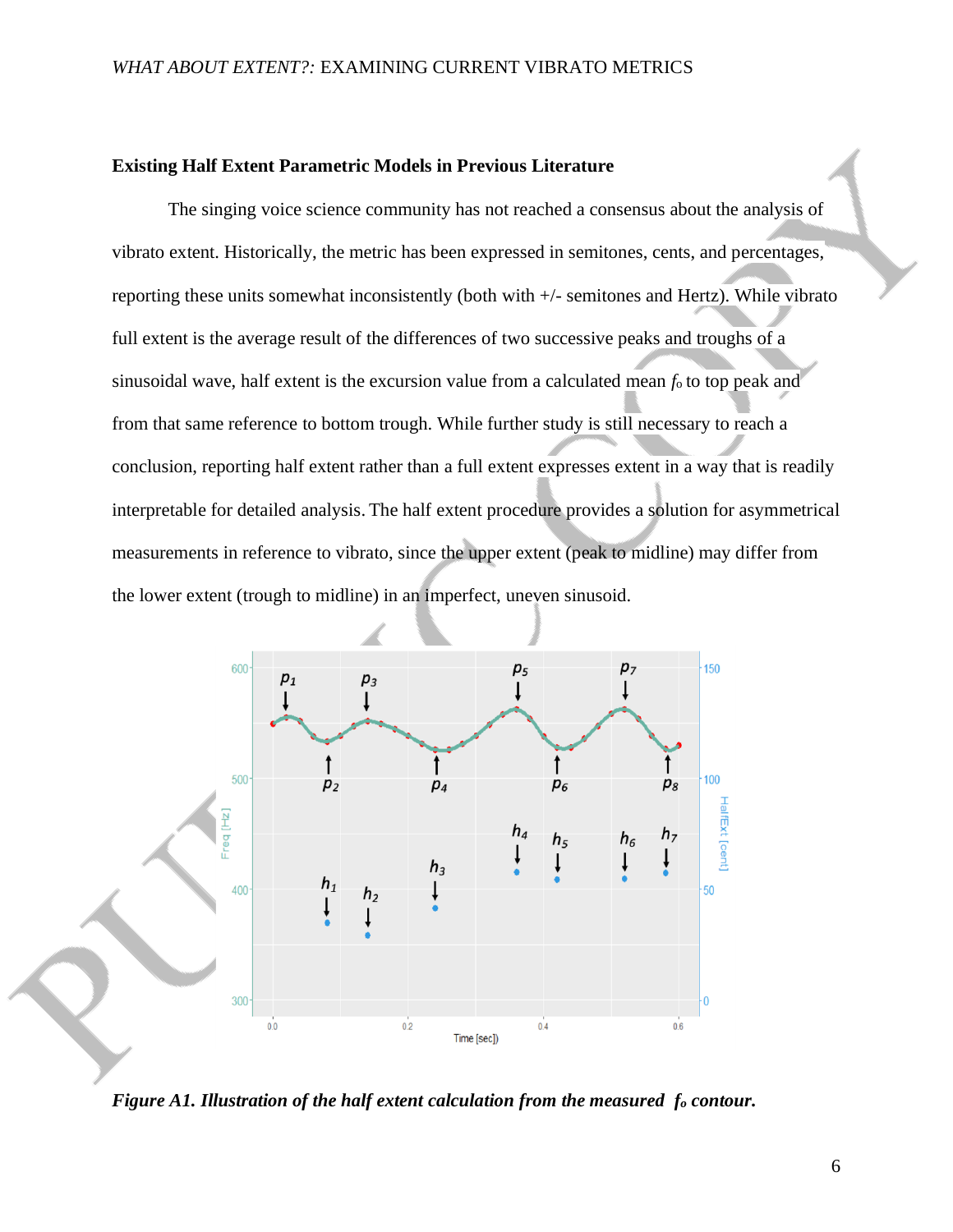*Legend:* Blue curve - *f<sub>o</sub>* contour; Red dots – measured *f<sub>o</sub>* contour;  $p_i$  points – peaks ( $p_1$ ,  $p_3$ ,  $p_5$ , and  $p_7$ ) and troughs ( $p_2$ ,  $p_4$ ,  $p_6$ ,  $p_8$ ); blue  $h_i$  points – calculated half extents in cents

## **Algorithm**

- 1. Convert the measured *f<sup>o</sup>* contour into cents (formula found in Herbst, 2012).
- 2. Identify peaks (*p1*, *p3*, *p5*, and *p7*) and troughs (*p2*, *p4*, *p6*, *p8*).
- 3. For each successive each peak-trough pair, calculate full extent: *e<sup>i</sup> = | pi+1 - pi |*

$$
ei - \frac{\rho_{i+1} - \rho_i}{\rho}
$$

4. Calculate half extent:  $h_i = 0.5 * e_i$ 

A full extent is then subsequently calculated by taking the sum of each resulting half extent value and dividing by the total number of half extent pairs. Thus, a more credible extent measurement considers a distinction in half excursion values above and below a reference pitch, and is gathered in its half and full excursion versions.

## **Further Extent Considerations**

This preliminary study reveals inconsistencies in vibrato extent values across platforms. This highlights the ambiguity surrounding algorithmically deriving and reporting vibrato extent in current and previous singing voice studies. Although such a granular investigation may seem insignificant or even "nit-picky," discrepancies as highlighted in this report may be problematic for researchers interested in contextualizing their findings with past literature. As such, this preliminary inquiry justifies the need for transparency, specificity, and reassessment when reporting vibrato extent values in future research.

One possible solution to the issue of variance in reported vibrato extent is for investigators to report vibrato extent results by indicating both the mathematical methodology for calculation and, by including +/- before the vibrato extent value using half extent measures to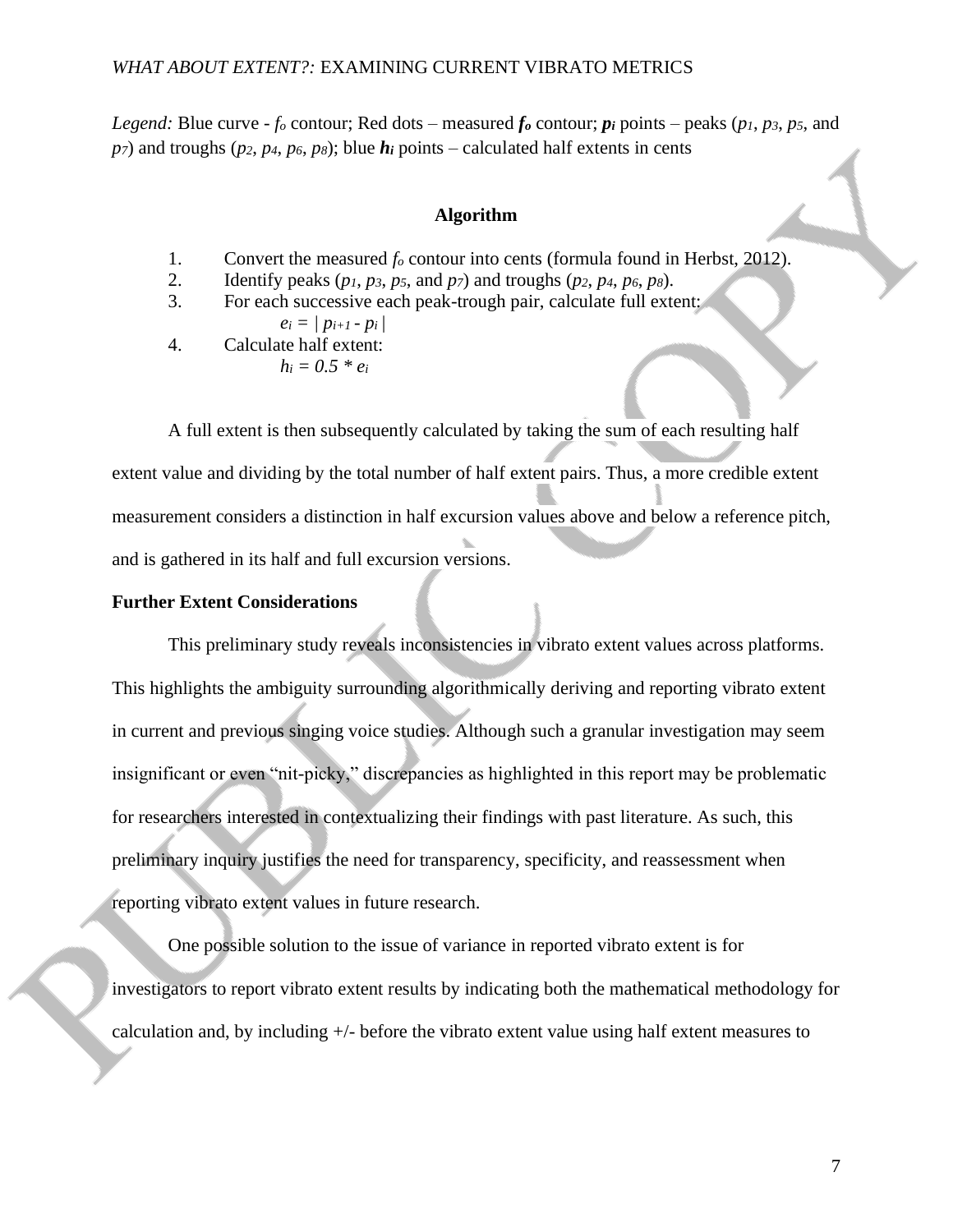indicate this measurement. Qualifying and discerning half from full vibrato extent measures in both singing voice research methodology and analysis is essential.

While the fields of singing voice science and voice pedagogy have grown significantly since the mid-20th century, it seems likely that a foundational measurement— vibrato extent in our field has been studied and reported using inconsistent methods. Understanding each algorithm's method for calculating singing voice measurements such as vibrato is paramount for accurately reporting normative data. It is our hope that this report highlights the discrepancies found within the literature about the measurement and analysis of vibrato in singing voices, and that it helps the field work toward future consensus and better understanding of vibrato in the singing voice.

#### **Acknowledgements:**

We would like to thank Dr. Christian Herbst for his work analyzing the audio samples with his Python vibrato extraction algorithm and for sharing helpful graphical outputs with us during the drafting process. Additionally, we would like to thank Dr. Ian Howell and Professor Josh Gilbert for many helpful conversations related to this topic as well as for their contribution in developing the algorithm that was used in the R Studio portion of this analysis.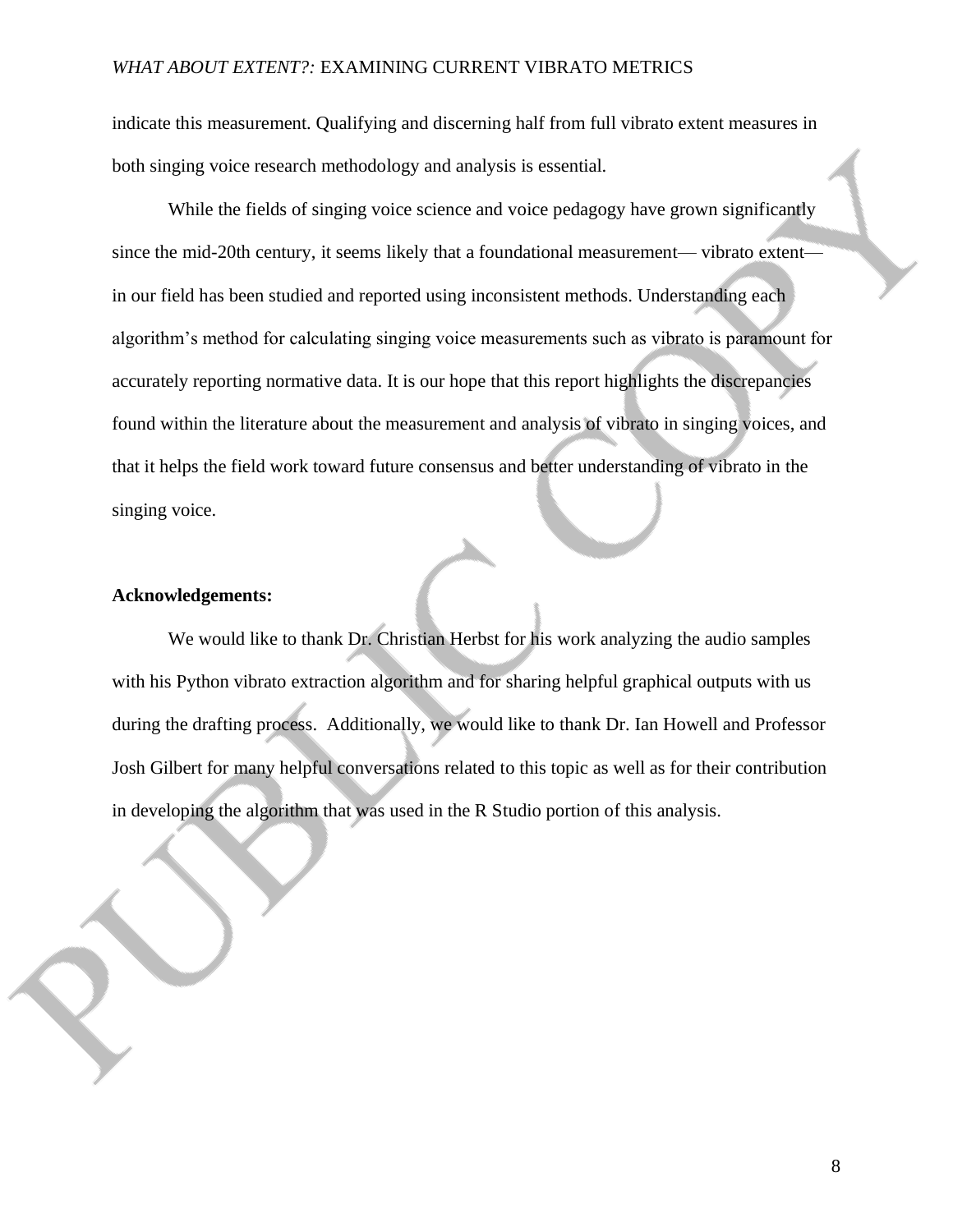#### **References**

- Boersma, P., & Weenink, D. (2021). Praat: doing phonetics by computer [Computer program]. Version 6.1.50. Retrieved from<http://www.praat.org/>
- Crutchfield, W. (2012). Vocal performance in the nineteenth century: An overview. In C. Lawson, & R. Stowell (Eds.), *The Cambridge History of Musical Performance*. New York, NY: Cambridge University Press.

Ferrante, I. (2011). Vibrato rate and extent in soprano voice: A survey on one century of singing. *The Journal of the Acoustical Society of America, 130*(3), 1683-1688.

<https://doi.org/10.1121/1.3621017>

- Glasner, J.D., & Johnson, A.M. (in press). Effects of Historical Recording Technology on Vibrato in Modern-Day Opera Singers. *Journal of Voice*. <https://doi.org/10.1016/j.jvoice.2020.07.022>
- Herbst, C.T. (2012). Freddie Mercury Acoustical voice analysis. *L.O.G.O.S. Interdisziplinair.* 20. 174-183. [www.doi.org/10.7345/prolog-1203174](http://www.doi.org/10.7345/prolog-1203174)
- Herbst, C.T., Hertegard, S., Zangger-Borch, D., & Lindestad, P. (2017). Freddie Mercury acoustic analysis of speaking fundamental frequency, vibrato, and subharmonics. *Logopedics Phoniatrics Vocology*, 42(1).

<https://doi.org/10.3109/14015439.2016.1156737>

- Horii, Y. (1989). Acoustic analysis of vocal vibrato: A theoretical interpretation of data. *Journal of Voice,* 3(1), 36-43. [https://doi.org/10.1016/S0892-1997\(89\)80120-1](https://doi.org/10.1016/S0892-1997(89)80120-1)
- Howell, I. (2015). Unmasking Dame Nellie Melba's Vibrato: The Challenge of Drawing Technical Conclusions from Historical Recordings. Retrieved from <http://vocped.ianhowell.net/melba/>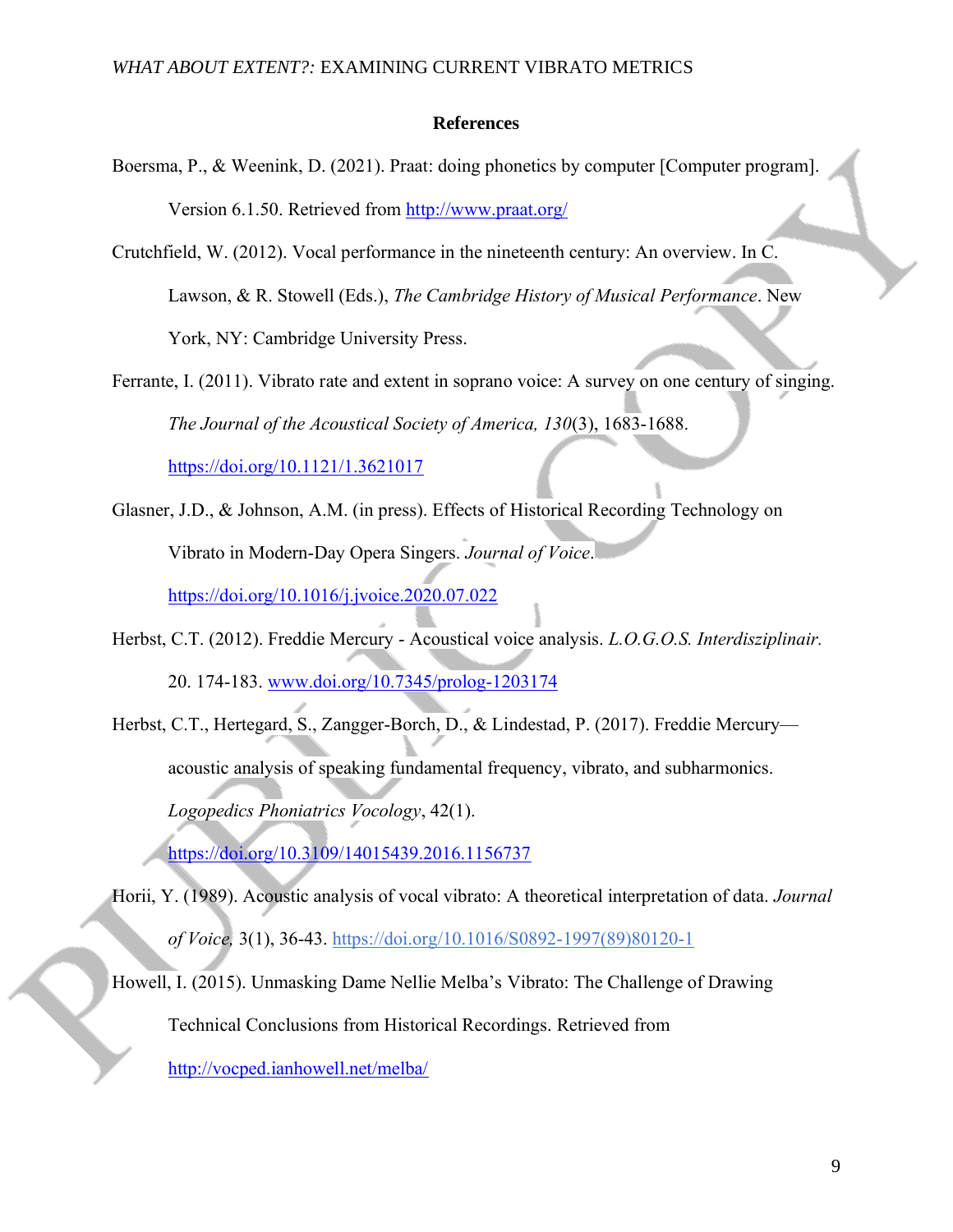McCoy, S. (2019). *Your Voice: An Inside View 3rd Edition.* Inside View Press, Delaware, 91.

- Miller, D. G., Horne, R., & Schutte, H. (2008), *VOCEVISTA (visual feedback for instruction in singing).* 34.
- Nandamudi, S. (2017). *Aerodynamics of Vocal Vibrato* (Publication No.

bgsu1499427478103556) [Doctoral dissertation, Bowling Green State University]. Retrieved from

[http://rave.ohiolink.edu/etdc/view?acc\\_num=bgsu1499427478103556](http://rave.ohiolink.edu/etdc/view?acc_num=bgsu1499427478103556)

- Nandamudi, S., & Scherer, R.C., (2019), Airflow Vibrato: Dependence on Pitch and Loudness. *Journal of Voice*, 33(6), 815-830. <https://doi.org/10.1016/j.jvoice.2018.05.007>
- Nestorova, T.I.. (2021). *Does Vibrato Define Genre or Vice Versa?: A Novel Parametric Approach to Complex Vibrato Patterns* [Unpublished master's thesis]. New England Conservatory of Music.
- Nestorova, T.I., Howell, I., & Gilbert, J. (2021, June). *Analysis and Interpretation of Complex Vibrato Patterns: Deriving Novel Parameters of Variable and Irregular Vocal Vibrato*. Poster session presented at *The Voice Foundation* 50<sup>th</sup> Anniversary Symposium, Online.
- Nix, J., Perna, N., James, K., & Allen, S. (2016). Vibrato rate and extent in college music majors: A multicenter study. *Journal of Voice*, 30(6), 75-e41.

<https://doi.org/10.1016/j.jvoice.2015.09.006>

Prame, E. (1997). Vibrato extent and intonation in professional Western lyric singing. *The Journal of the Acoustical Society of America,* 102: 616-621.

<https://doi.org/10.1121/1.419735>

Rasch, R.A. (1985). Jitter in violin and singing-voice tones. *The Journal of the Acoustical Society of America,* 78. <https://doi.org/10.1121/1.2022767>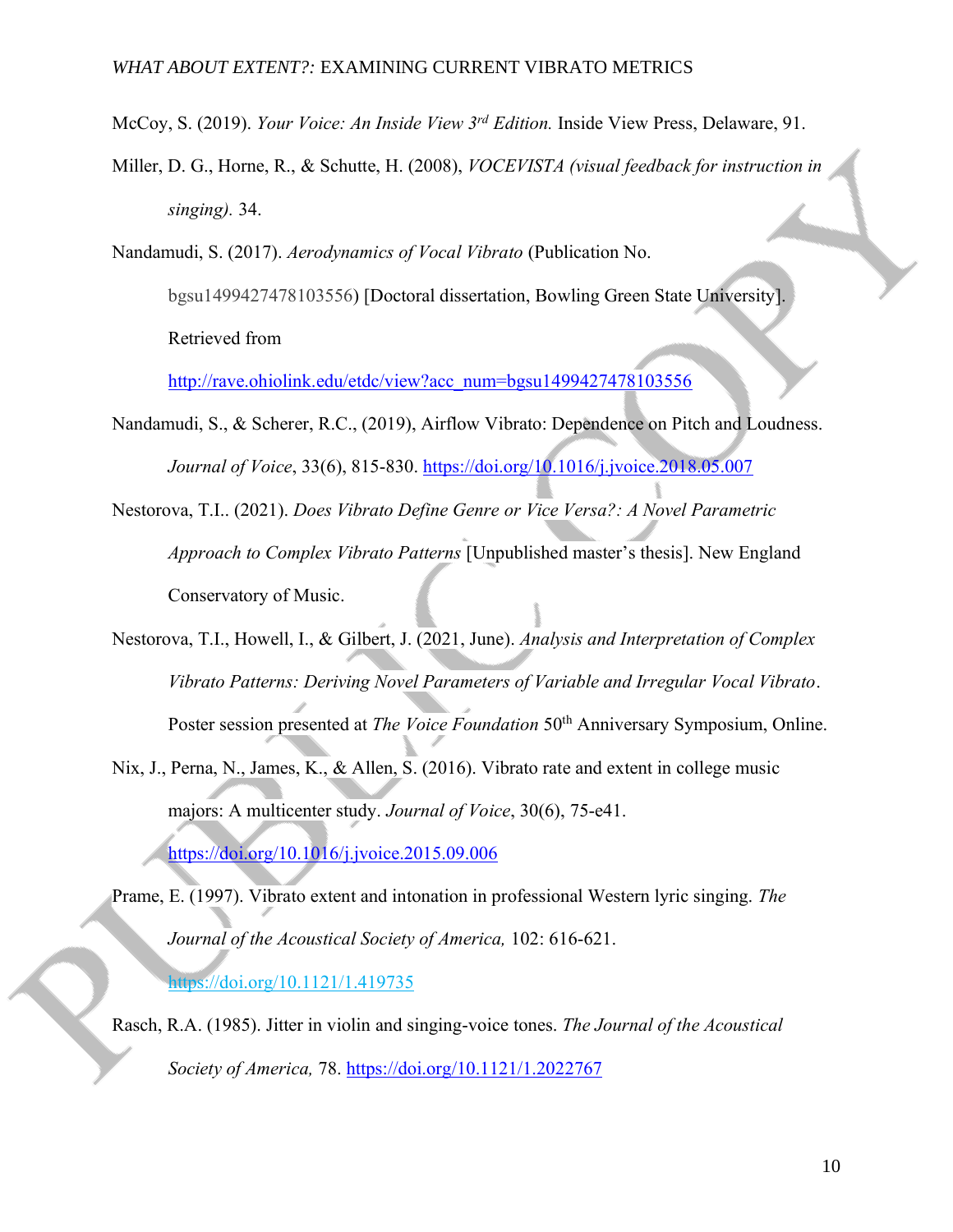- Rothman, H. B., Diaz, J. A., & Vincent, K. E. (2000). Comparing historical and contemporary opera singers with historical and contemporary Jewish cantors. *Journal of Voice,* 14(2), 205-214. [https://doi.org/10.1016/S0892-1997\(00\)80028-4](https://doi.org/10.1016/S0892-1997(00)80028-4)
- Shannon, C. E. (1949). Communication in the Presence of Noise. *Proceedings of the IRE*, *37*(1), 10–21.
- Sundberg, J. (1987). *The Science of the Singing Voice*. Northern Illinois University Press, Dekalb, IL, 170.
- Sundberg, J. (1994). Acoustic and psychoacoustic aspects of vocal vibrato. *KTH School of Computer Science and Communication Transmission Laboratory* Q Prog Status Rep. 35: 45–68. Retrieved from

[https://www.speech.kth.se/prod/publications/files/qpsr/1994/1994\\_35\\_2-3\\_045-068.pdf](https://www.speech.kth.se/prod/publications/files/qpsr/1994/1994_35_2-3_045-068.pdf)

Sundberg, J. (1975). Vibrato and vowel identification. *KTH School of Computer Science and Communication Transmission Laboratory* Q Prog Status Rep.; 16:2-3: 49-60. Retrieved from

[https://citeseerx.ist.psu.edu/viewdoc/download?doi=10.1.1.431.9117&rep=rep1&type=pd](https://citeseerx.ist.psu.edu/viewdoc/download?doi=10.1.1.431.9117&rep=rep1&type=pdf)

Titze, I., Story, B., Smith, M., & Long, R. (2002). A reflex resonance model of vocal vibrato. *The Journal of the Acoustical Society of America*, 111: 2272-82. <https://doi.org/10.1121/1.1434945>

VoceVista 3.3.7. (2018). *VoceVista* (Version 3.3.7) [Computer software app]. Online <https://vocevista.software.informer.com/3.3/>

[f](https://citeseerx.ist.psu.edu/viewdoc/download?doi=10.1.1.431.9117&rep=rep1&type=pdf)